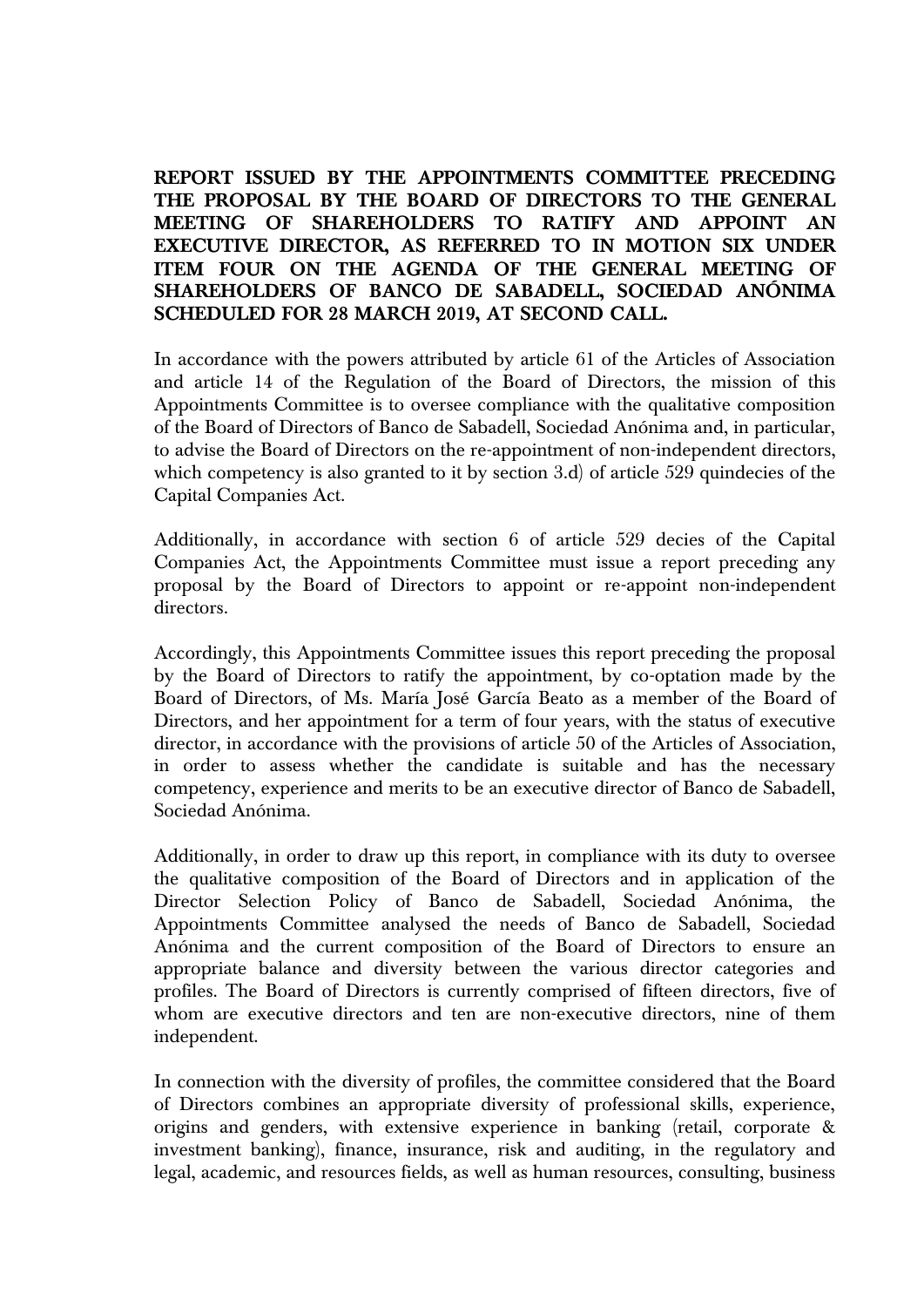and the international arena. This results in a balanced, diverse composition with sufficient experience to govern a credit institution and ensure the Board of Directors has the effective capacity to perform its functions with the necessary dedication and independence.

Her appointment also contributes to gender diversity, which is a specific goal of the Appointments Committee.

The Appointments Committee also carried out an analysis of the suitability requirements to perform the functions of executive director appropriately and, in particular, Ms. María José García Beato's performance, training, career track record, suitability and category of director in the terms set out below.

The Appointments Committee considers that Ms. María José García Beato has satisfactorily performed her duties as an executive director of Banco de Sabadell, Sociedad Anónima since September 2018, when she accepted the position after the European Central Bank gave notice that it did not oppose her appointment on 24 May 2018 by co-optation by the Board of Directors. The Appointments Committee found that she has performed satisfactorily as Secretary (not a member) of the Executive Committee, of the Remuneration Committee since 2012 and of the Risk Committee since 2015, and as Secretary General since 2008.

Ms. María José García Beato has extensive experience and knowledge of legal and regulatory issues and broad areas of the management of credit institutions, as well as extensive experience of corporate governance, acquired through the positions she has held and the responsibilities assumed outside and within the Banco Sabadell Group, where she has also successfully demonstrated great management and leadership capacity, as a result of which she is fit and suitable to be a member of the Board of Directors of a financial institution.

Ms. María José García Beato graduated in Law from the University of Córdoba, holds a Diploma in Criminology, and she was appointed as a Spanish State Attorney since 1991. She was Senior Counsel of the Spanish Data Protection Agency from 1995 to 1998, Chief of Staff to the Minister of Justice from 2000 to 2002, and Deputy Secretary of Justice from 2002 to 2004. She joined Banco de Sabadell, Sociedad Anónima in 2005 as Senior Counsel. She has been Secretary General since 2008 and Vice-Secretary of the Board of Directors since 2012. During her time in the Banco Sabadell Group, she has held a number of offices at subsidiary credit institutions, and has been a director and Secretary of Banco Guipuzcoano and of Banco CAM, director of Banco Gallego and Secretary and subsequently director of Sabadell United Bank.

She is also an independent director of listed company Red Eléctrica Corporación, S.A. and a member of the Board of Trustees of the Banco Sabadell Foundation, the Foundation of the Spanish Banking Association and the Wolters Kluwer Foundation.